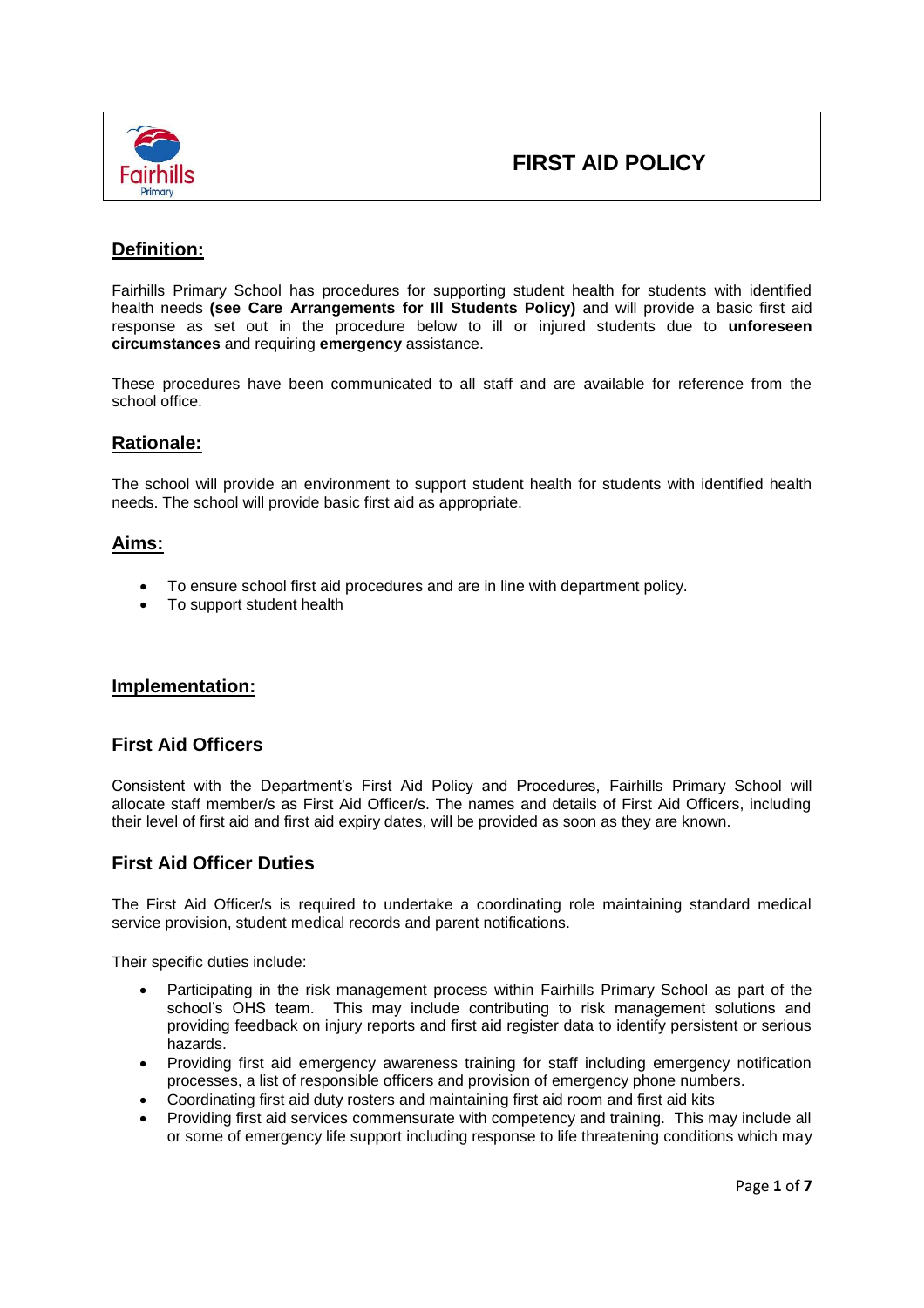occur in the school (e.g. cardiac arrest or respiratory difficulties associated with asthma), management of severe bleeding, basic wound care, fractures, soft tissue injury.

- Recording all first aid treatment. A copy of treatment provided shall be forwarded with the patient where further assistance is sought. The first aider should respect the confidential nature of any information given.
- Providing input on first aid requirements for excursions and camps.

The First Aid Officer/s will be available at Fairhills Primary School during normal working hours and at other times when authorised Department programs are being conducted.

Where possible, only staff with first aid qualifications will provide first aid. However, in an emergency other **staff may be required to help within their level of competency.**

# **Procedures for Medical Treatment**

In the event of a student requiring medical attention, an attempt will be made to contact the parents/guardians before calling for medical attention except in an extreme emergency.

In serious cases, parents/guardians will always be informed as quickly as possible of their child's condition and of the actions taken by Fairhills Primary School.

All accidents and injuries will be recorded on the Department's injury management system on CASES21.

A Record of First Aid Treatment will be kept in the Sick Bay and information recorded for all students treated in the Sick Bay. A pink slip will be filled in and sent home with the student indicating date and time of attendance in the Sick Bay, the treatment given and the person administering the first aid.

It is the policy of Fairhills Primary School that all injuries to the head are reported to Principal Team Member in charge of First Aid and that parents/emergency contacts are contacted regarding the injury.

First aid kits will be available for all groups that leave Fairhills Primary School on excursions. The content of these kits will be dependent on the nature of the activities, the number of students and staff, and the location of the excursion.

Portable first aid kits will be available for staff on yard duty. These kits will contain:

- a pair of single use plastic gloves
- a bottle of sterile eye solution
- gauze and band-aids
- record book & pen
- First Aid passes

# **Assessment and First Aid Treatment of an Asthma attack**

If a student develops signs of what appears to be an asthma attack, appropriate care must be given immediately.

#### **Assessing the severity of an asthma attack**

Asthma attacks can be: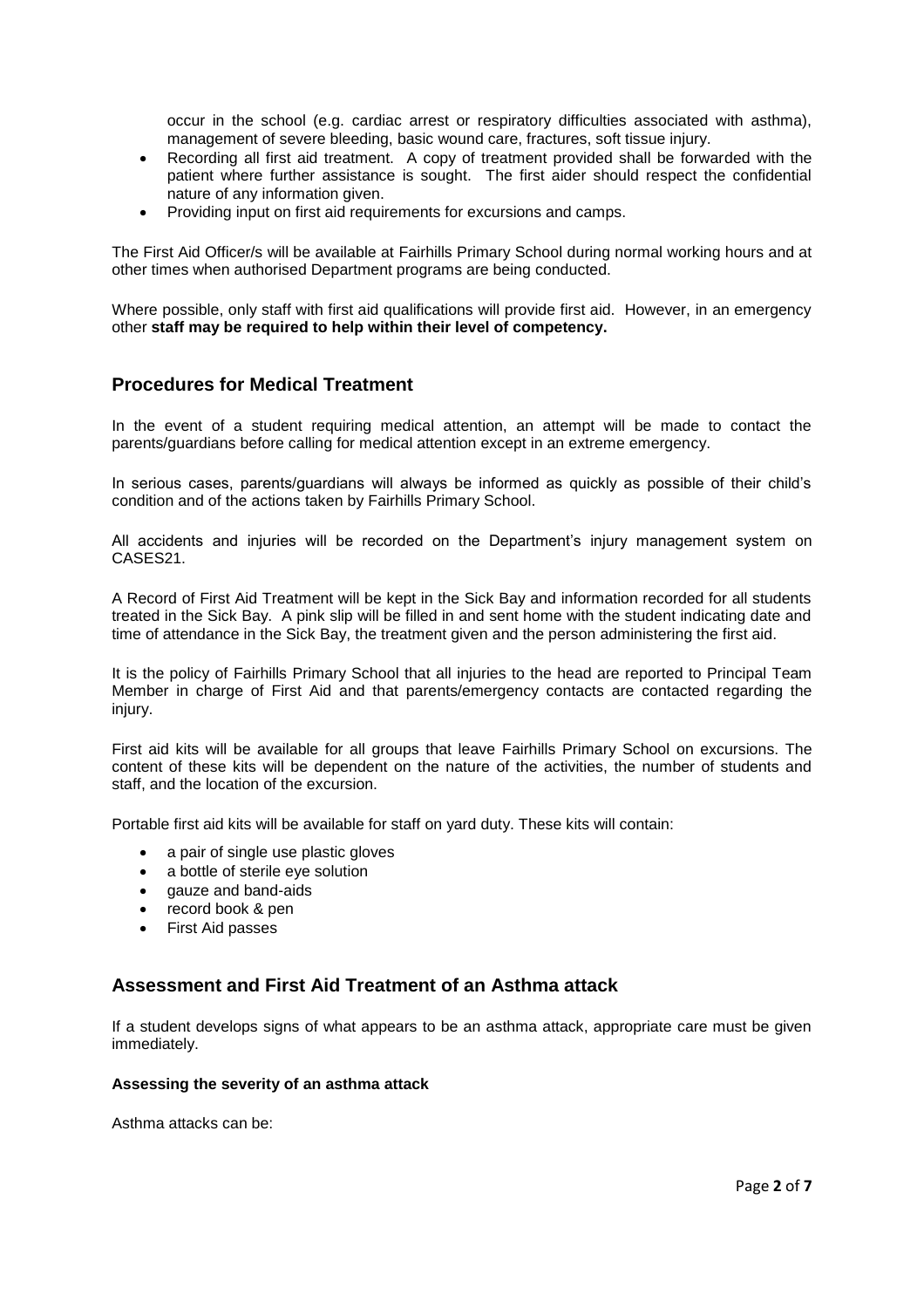- Mild this may involve coughing, a soft wheeze, minor difficulty in breathing and no difficulty speaking in sentences
- **Moderate** this may involve a persistent cough, loud wheeze, obvious difficulty in breathing and ability to speak only in short sentences
- **Severe**  the student is often very distressed and anxious, gasping for breath, unable to speak more than a few words, pale and sweaty and may have blue lips.

All students judged to be having a severe asthma attack require emergency medical assistance.

Call an ambulance (dial 000), notify the student's emergency contact and follow the '*4 Step Asthma First Aid Plan'* while waiting for the ambulance to arrive. When calling the ambulance state clearly that a student is having 'breathing difficulties.' The ambulance service will give priority to a person suffering extreme shortness of breath. Regardless of whether an attack of asthma has been assessed as mild, moderate or severe, Asthma First Aid (as detailed below) must commence immediately. The danger in any asthma situation is delay. Delay may increase the severity of the attack and ultimately risk the student's life.

# **Asthma First Aid**

If the student has an Asthma Action Plan, follow the first aid procedure immediately. If no, Asthma Action Plan is available in the steps outlined below should be taken immediately.

#### *The 4 Step Asthma First Aid Plan (displayed in Sick Bay and classrooms):*

#### **Step 1**

Sit the student down in as quiet an atmosphere as possible. Breathing is easier sitting rather than lying down. Be calm and reassuring. Do not leave the student alone.

#### **Step 2**

Without delay give 4 separate puffs of a blue reliever medication (*Airomir, Asmol, Epaq or Ventolin*). The medication is best given one puff at a time via a spacer device. If a spacer device is not available, simply use the puffer on its own. Ask the person to take 4 breaths from the spacer after each puff of medication.

#### **Step 3**

Wait 4 minutes. If there is little or no improvement repeat steps 2 and 3.

#### **Step 4**

If there is still little or no improvement; call an ambulance immediately (dial 000). State clearly that a student is having 'breathing difficulties.'

Continuously repeat steps 2 and 3 while waiting for the ambulance.

# **Assessment and First Aid Treatment of Anaphylaxis**

What is anaphylaxis?

Anaphylaxis is a severe, rapidly progressive allergic reaction that is potentially life threatening. Although allergic reactions are common in children, severe life threatening allergic reactions are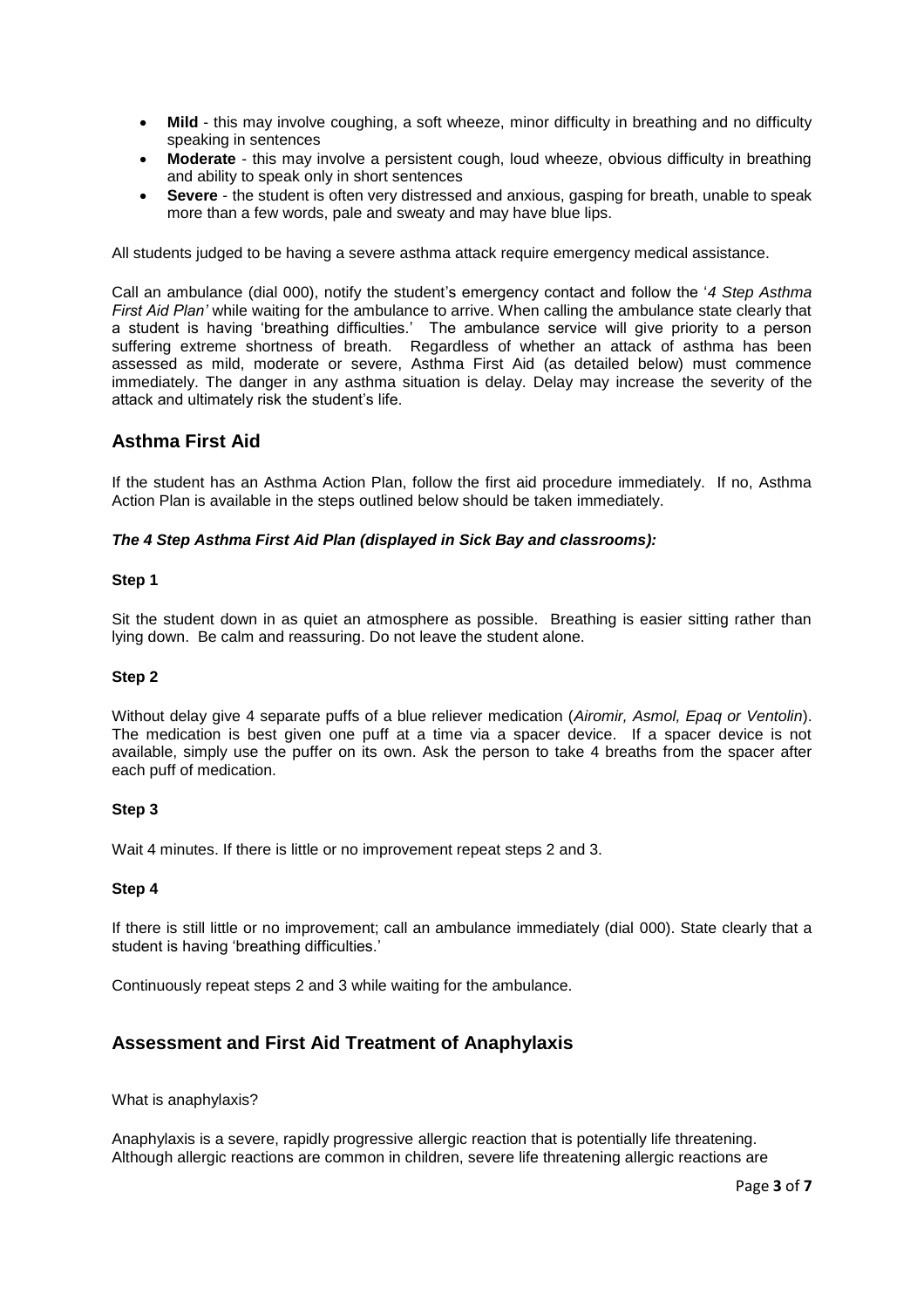uncommon and deaths are rare. However, deaths have occurred and anaphylaxis is therefore regarded as a medical emergency that requires a rapid response.

Signs and symptoms

The symptoms of a mild to moderate allergic reaction can include:

- swelling of the lips, face and eyes
- hives or welts
- abdominal pain and/or vomiting.

Symptoms of anaphylaxis (a severe allergic reaction) can include:

- difficulty breathing or noisy breathing
- swelling of the tongue
- swelling/tightness in the throat
- difficulty talking and/or a hoarse voice
- wheezing or persistent coughing
- loss of consciousness and/or collapse
- young children may appear pale and floppy.

Symptoms usually develop within 10 minutes to one hour of exposure to an allergen but can appear within a few minutes.

The role and responsibilities of the principal

This principal or nominee has overall responsibility for implementing strategies and processes for ensuring a safe and supporting environment for students at risk of anaphylaxis. The principal will:

- Actively seek information to identify students with severe life threatening allergies at enrolment.
- Conduct a risk assessment of the potential for accidental exposure to allergens while the student is in the care of Fairhills Primary School.
- Meet with parents/carers to develop an Anaphylaxis Management Plan for the student. This includes documenting practical strategies for in-school and out-of-school settings to minimise the risk of exposure to allergens, and nominating staff who are responsible for their implementation.
- Request that parents provide an ASCIA (Australasian Society of Clinical Immunology and Allergy) Action Plan that has been signed by the student's medical practitioner and has an up to date photograph of the student
- Ensure that parents provide the student's EpiPen® and that it is not out of date.
- Ensure that staff obtain training in how to recognise and respond to an anaphylactic reaction, including administering an EpiPen®.
- Develop a communication plan to raise student, staff and parent awareness about severe allergies and Fairhills Primary School's policies.
- Provide information to all staff so that they are aware of students who are at risk of anaphylaxis, the student's allergies, Fairhills Primary School's management strategies and first aid procedures. This can include providing copies or displaying the student's ASCIA Action Plan in canteens, classrooms and staff rooms, noting privacy considerations.
- Ensure that there are procedures in place for informing casual relief teachers of students at risk of anaphylaxis and the steps required for prevention and emergency response.
- Ensure that any external canteen provider can demonstrate satisfactory training in the area of anaphylaxis and its implications on food handling practices.
- Allocate time, such as during staff meetings, to discuss, practise and review Fairhills Primary School's management strategies for students at risk of anaphylaxis. Practise using the trainer EpiPen® regularly.
- Encourage ongoing communication between parents/carers and staff about the current status of the student's allergies, Fairhills Primary School's policies and their implementation.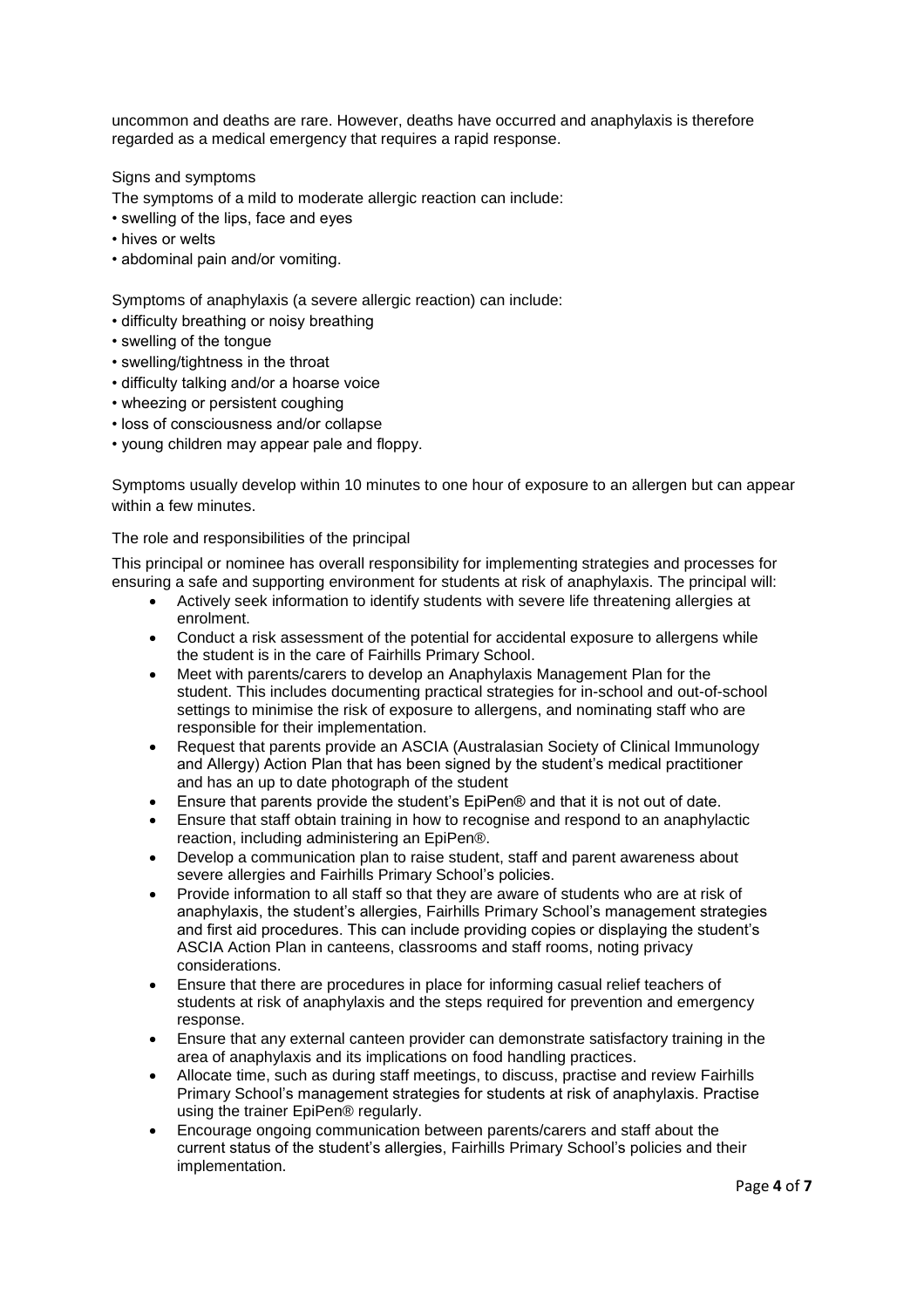• Review the student's Anaphylaxis Management Plan annually or if the student's circumstances change, in consultation with parents.

The role and responsibilities of all school staff who are responsible for the care of students at risk of anaphylaxis

School staff who are responsible for the care of students at risk of anaphylaxis have a duty to take steps to protect students from risks of injury that are reasonably foreseeable. This may include administrators, canteen staff, casual relief staff, and volunteers. Members of staff are expected to:

- Know the identity of students who are at risk of anaphylaxis.
- Understand the causes, symptoms, and treatment of anaphylaxis.
- Obtain training in how to recognise and respond to an anaphylactic reaction, including administering an EpiPen®.
- Know Fairhills Primary School's first aid emergency procedures and what your role is in relation to responding to an anaphylactic reaction.
- Keep a copy of the student's ASCIA Action Plan (or know where to find one quickly) and follow it in the event of an allergic reaction.
- Know where the student's EpiPen® is kept. Remember that the EpiPen® is designed so that anyone can administer it in an emergency.
- Know and follow the prevention strategies in the student's Anaphylaxis Management Plan.
- Plan ahead for special class activities or special occasions such as excursions, incursions, sport days, camps and parties. Work with parents/carers to provide appropriate food for the student.
- Be aware of the possibility of hidden allergens in foods and of traces of allergens when using items such as egg or milk cartons in art or cooking classes.
- Be careful of the risk of cross-contamination when preparing, handling and displaying food.
- Make sure that tables and surfaces are wiped down regularly and that students wash their hands after handling food.
- Raise student awareness about severe allergies and the importance of their role in fostering a school environment that is safe and supportive for their peers.

# **Individual Anaphylaxis Management Plans**

Every student who has been diagnosed as at risk of anaphylaxis will have an individual Anaphylaxis Management Plan. **(see Care Arrangements for Ill Students Policy).**

The student's Anaphylaxis Management Plan will clearly set out:

- the type of allergy or allergies.
- the student's emergency contact details.
- practical strategies to minimise the risk of exposure to allergens for in-school and out of class settings, including:
	- » during classroom activities
	- » in canteens or during lunch or snack times
	- » before and after school, in the yard and during breaks
	- » for special events such as incursions, sport days or class parties
	- » for excursions and camps.
- the name of the person/s responsible for implementing the strategies.
- information on where the EpiPen® will be stored.

The Anaphylaxis Management Plan will also include an individual ASCIA Action Plan, which sets out the emergency procedures to be taken in the event of an allergic reaction. (ASCIA, the Australasian Society of Clinical Immunology and Allergy, is the peak body of immunologists and allergists in Australia).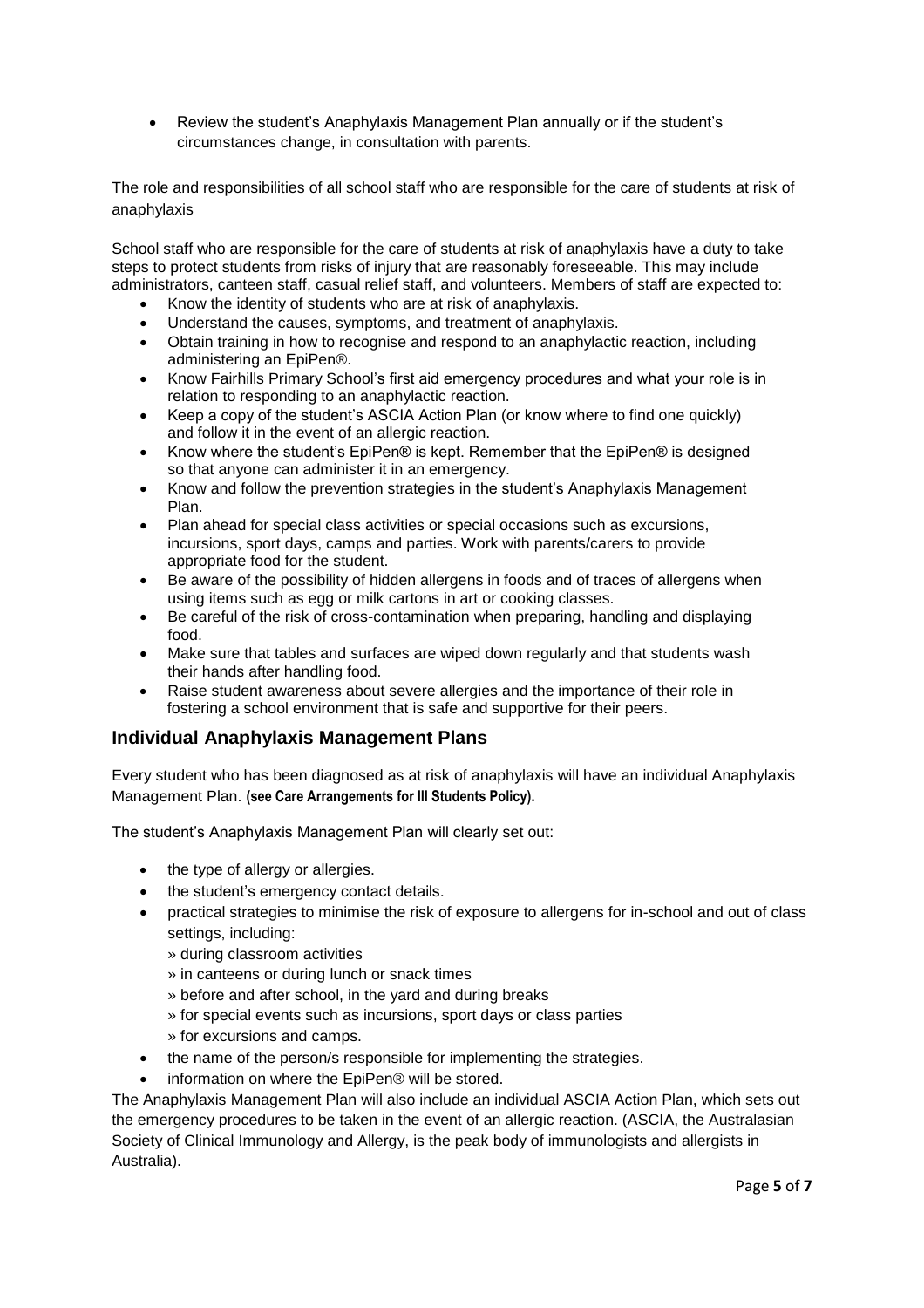It is the responsibility of parents/carers to complete an ASCIA Action Plan, in consultation with their child's medical practitioner, and provide a copy to the High School. The ASCIA Action Plan must be signed by the student's medical practitioner, and have an up to date photograph of the student.

As a student's allergies may change with time, our High School will ensure that the student's Anaphylaxis Management Plan and ASCIA Action Plan are kept current and reviewed annually with the student's parents/carers. When reviewed, parents will be expected to provide an updated photo of the child for the ASCIA Action Plan.

See Appendix D: Anaphylaxis Management Plan Cover Sheet

# **First Aid Kit Contents**

Consistent with the Department's First Aid Policy and Procedures Fairhills Primary School will maintain a First Aid Kit that includes the following items:

- an up-to-date first aid book examples include:
	- o First aid: Responding to Emergencies, Australian Red Cross
	- o Australian First Aid, St John Ambulance Australia (current edition)
	- o Staying Alive, St John Ambulance Australia, (current edition)
- wound cleaning equipment
	- $\circ$  gauze swabs: 100 of 7.5 cm x 7.5 cm divided into small individual packets of five
	- o sterile saline ampoules: 12 x 15 ml and 12 x 30 ml
	- o disposable towels for cleaning dirt from skin surrounding a wound
- wound dressing equipment
	- $\circ$  sterile, non-adhesive dressings, individually packed: eight 5 cm x 5 cm, four 7.5 m x 7.5 m, four 10 cm x 10 cm for larger wounds
	- $\circ$  combine pads: twelve 10 cm x 10 cm for bleeding wounds
	- $\circ$  non-allergenic plain adhesive strips, without antiseptic on the dressing, for smaller cuts and grazes
	- o steri-strips for holding deep cuts together in preparation for stitching
	- o non-allergenic paper type tape, width  $2.5$  cm– $5$  cm, for attaching dressings
	- $\circ$  conforming bandages for attaching dressings in the absence of tape or in the case of extremely sensitive skin
	- o six sterile eye pads, individually packed
- bandages
	- o four triangular bandages, for slings, pads for bleeding or attaching dressings, splints, etc
	- $\circ$  conforming bandages: two of 2.5 cm, two of 5 cm, six of 7.5 cm and two of 10 cm these may be used to hold dressings in place or for support in the case of soft tissue injuries
- lotions and ointments
	- $\circ$  cuts and abrasions should be cleaned initially under running water followed by deeper and more serious wounds being cleaned with sterile saline prior to dressing. Antiseptics are not recommended
	- o any sun screen, with a sun protection factor of approximately 15+
	- o single use sterile saline ampoules for the irrigation of eyes
	- $\circ$  creams and lotions, other than those in aqueous or gel form, are not recommended in the first aid treatment of wounds or burns
	- $\circ$  asthma equipment (which should be in all major portable kits, camping kits, sports kits, etc)
	- $\circ$  blue reliever puffer (e.g. Ventolin) that is in date
	- o spacer device
	- o alcohol wipes

Other equipment includes: